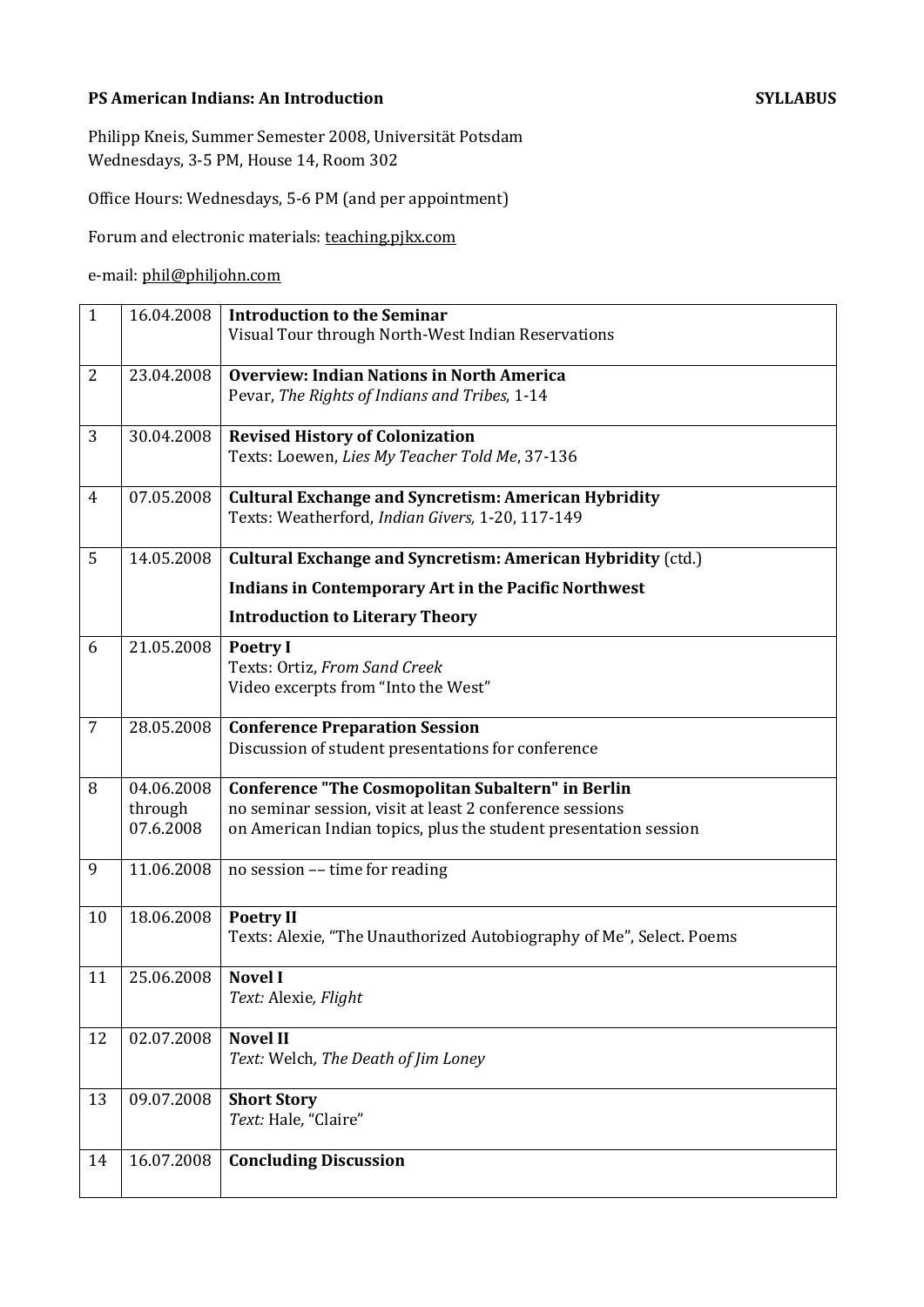### **PS American Indians: An Introduction BIBLIOGRAPHY**

Philipp Kneis, Summer Semester 2008, Universität Potsdam Forum and electronic materials: teaching.pikx.com

# **Bibliography**

## **Background Texts**

- Pevar, Stephen L. *The Rights of Indians and Tribes. The Authoritative ACLU Guide to Indian and Tribal Rights. Third Edition.* New York, London: New York University Press, 2004. 1-14.
- Loewen, James W. *Lies My Teacher Told Me*. *Everything Your American History Textbook Got Wrong.* New York: Touchstone, 1995. 37-136.
- Weatherford, Jack. *Indian Givers*. *How the Indians of the Americas Transformed the World.* New York: Fawcett, 1988. 1-20, 117-149.

#### **Literary Texts**

Alexie, Sherman. "The Unauthorized Autobiography of Me". *One Stick Song.* New York: Hanging Loose Press, 2000. 13-25.

Alexie, Sherman. *Flight.* New York: Black Cat, 2007.

Hale, Janet Campbell. "Claire." *Women on the Run.* Moscow, Idaho: University of Idaho Press, 1999.

Ortiz, Simon J. *From Sand Creek.* Tucson: University of Arizona Press, 1981.

Welch, James. *The Death of Jim Loney.* London, New York: Penguin, 1979.

### **Other Recommended Texts**

- Cook-Lynn, Elizabeth. *Anti-Indianism in Modern America. A Voice from Tatekeya's Earth.* Urbana and Chicago: University of Illinois Press, 2001.
- Deloria, Vine Jr., Clifford M. Lytle. *The Nations Within. The Past and Future of American Indian Sovereignty.* Austin: University of Texas Press, 1984.
- Diamond, Jared. *Guns, Germs and Steel. A Short History of Everybody for the Last 13,000 Years.* London: Vintage, 1997.
- Jennings, Francis. *The Invasion of America. Indians, Colonialism, and the Cant of Conquest.* New York: W.W. Norton, 1975.
- –––. *The Founders of America. From the Earliest Migrations to the Present.* New York: W.W. Norton, 1993.
- –––. *The Creation of America. Through Revolution to Empire.* Cambridge: Cambridge University Press, 2000.
- Johannsen, Bruce E. *Debating Democracy. Native American Legacy of Freedom.* Santa Fe: Clear Light Publishers, 1998.
- Lincoln, Kenneth. *Native American Renaissance.* Berkeley, Los Angeles, London: University of Berkeley Press, 1983.
- Mann, Charles C. *1491. New Revelations of the Americas Before Columbus.* New York: Vintage, 2005.
- Pearce, Roy Harvey. *Savagism and Civilization. A Study of the Indian and the American Mind.* Berkeley, Los Angeles, London: University of Berkeley Press, 1953/1988.
- Weatherford, Jack. *Native Roots. How the Indians Enriched America.* New York: Fawcett, 1991.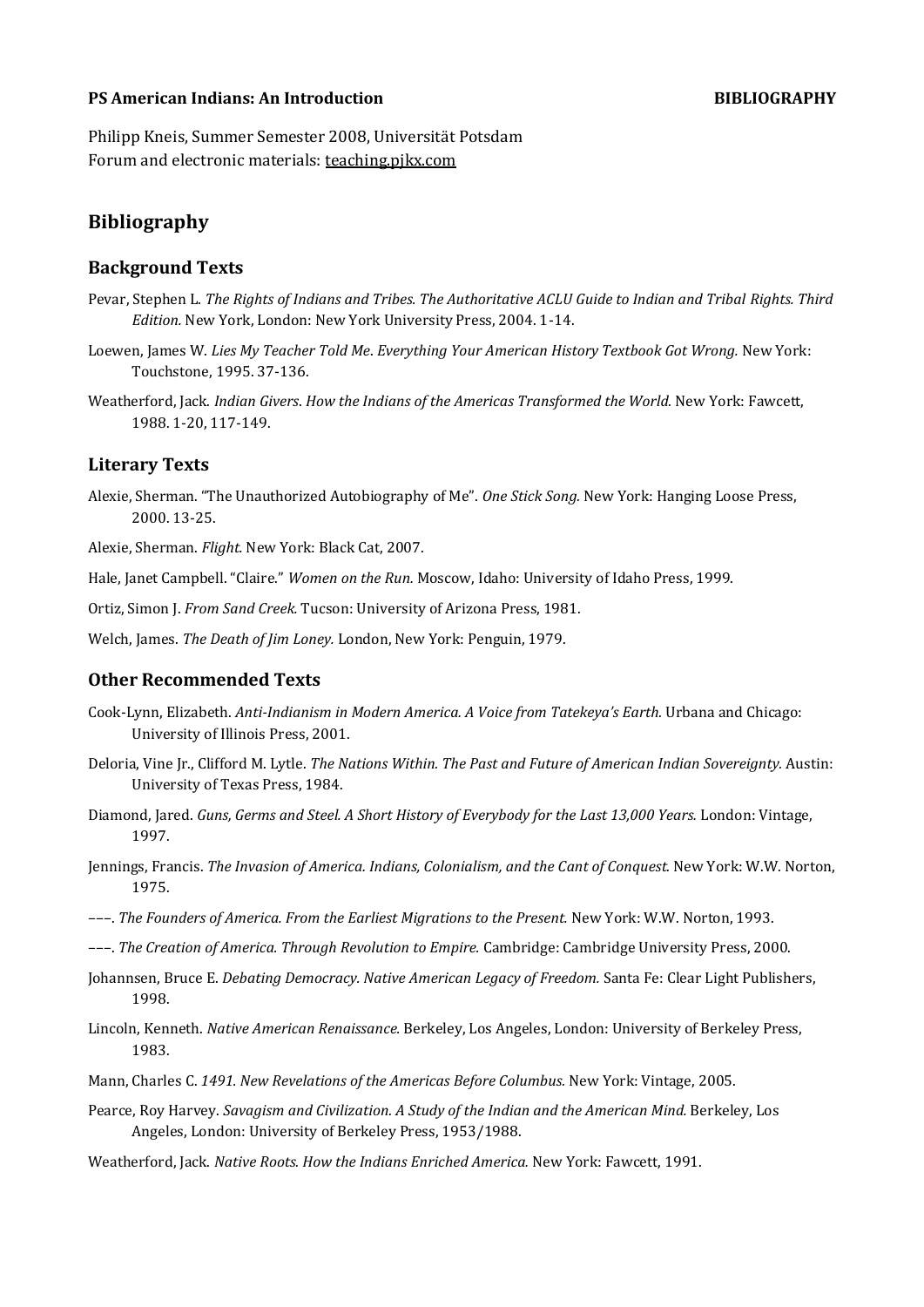# **PS American Indians: An Introduction ALLGEMEINES**

Philipp Kneis, Summer Semester 2008, Universität Potsdam Wednesdays, 3-5 PM, House 14, Room 302

Office Hours: Wednesdays, 5-6 PM (and per appointment)

Forum and electronic materials: teaching.pjkx.com, e-mail: phil@philjohn.com

### **Scheinerwerb**

Modularisierte Studiengänge:

- Nach 3 Wochen muss eine verbindliche Anmeldung zum Seminar erfolgen.
- Bei erfolgreichem Abschluss des Seminars werden 3 LP erteilt.
- Dazu muss eine Belegarbeit geschrieben werden (8-10 Seiten). **Abgabedatum: 1.9. 2008.**
- Regelmäßige Beteiligung im Seminar und im Onlineforum sind Pflicht, sowie das Halten eines Referats im Seminar.
- Bei zusätzlichem Vortrag auf der Studierendenkonferenz *The Cosmopolitan Subaltern* muss die Belegarbeit nur 5-8 Seiten Umfang haben.
- Es kann auch eine zusätzliche Hausarbeit zu diesem Seminar geschrieben werden. Umfang 10-15 Seiten, 3 LP. Abgabetermin nach Vereinbarung.

Alte nicht-modularisierte Studiengänge:

- Regelmäßige Beteiligung im Seminar und im Onlineforum sind Pflicht, sowie das Halten eines Referats im Seminar.
- Es muss eine Hausarbeit geschrieben werden, Umfang 10-15 Seiten.
- Bei zusätzlichem Vortrag auf der Studierendenkonferenz *The Cosmopolitan Subaltern* muss die Hausarbeit nur 8-10 Seiten Umfang haben.
- Abgabetermin für die Hausarbeit: **1.9.2008**

### **Seminartexte**

Der Dozent behält sich vor, unangekündigte Lektüretests vorzunehmen.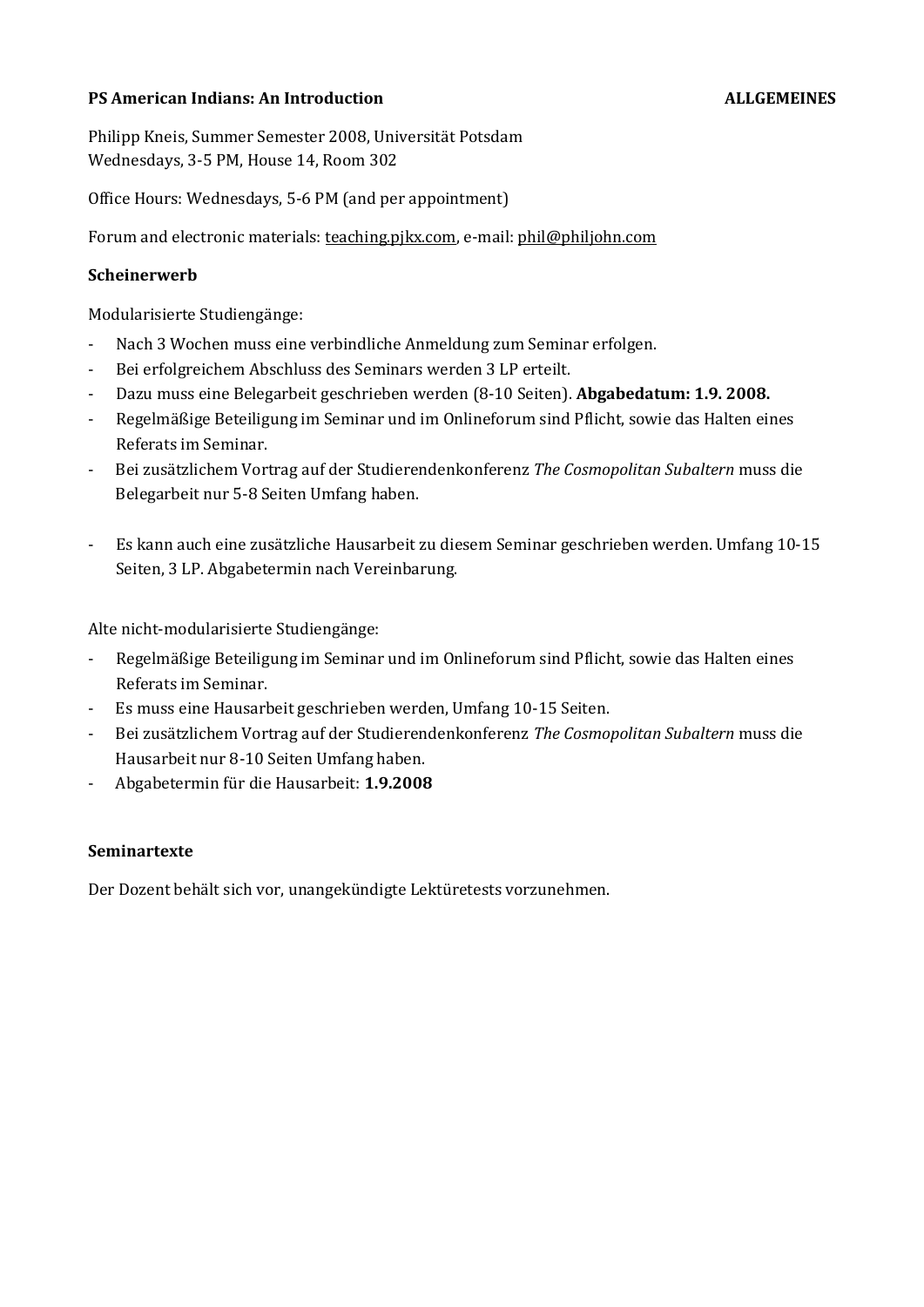### **PS American Indians: An Introduction STYLE SHEET SEMINAR PAPER**

Length: Belegarbeit 8-10, Hausarbeit 10-15 pages of text (plus title page, table of contents, works cited) (if you hold a conference presentation, Belegarbeit 5-8, Hausarbeit Magister 8-10 pages)

### **Page/font format:**

- Font Size 12 pt (use a normal system font like Times New Roman, Arial, Cambria, etc.)
- Line spacing 1.5
- Footnotes: 10 pt, Line spacing 1
- Indent quotations longer than 3 lines, with 10 pt size font
- Mark omitted parts of a quotation with squared brackets to distinguish them from possible (round) brackets within the quotation:

"*Falling Down* is a smart film, but it struggles [...] to convince viewers that [the hero] represents an ultimately (mythologically) redundant model of white masculinity." (Kennedy 122)

### **Bibliographical reference in brackets (**Author Page**):**

Blabla blabla (Soja 37).

When Works Cited holds more than one title of the same author, specify text by publication date:

Blabla blabla (Soja 1989, 37).

**Footnotes** should be used only for further comments, not as bibliographical reference.

The **Works Cited** appears at the end of your paper. The format is the following:

For articles in collective volumes:

Name, First Name. "Article". Name, First Name (Ed.). *Larger Volume.* Publishing Place: Publishing House, Year. Pages.

(use Ed. for one Editor, Eds. for multiple Editors)

For articles in magazines:

Name, First Name. "Article". Name, First Name. *Magazine Title.* Magazine Number (Year): Pages.

For monographs:

Name, First Name. *Larger Volume.* Publishing Place: Publishing House, Year. Pages.

### *Examples:*

Foucault, Michel. "Of Other Spaces." *Diacritics* 16.1 (1986): 22-27.

Kennedy, Liam. "Paranoid Spatiality: Postmodern Urbanism and American Cinema." *Urban Space and Representation.* Ed. Maria Balshaw and Liam Kennedy. London: Pluto, 2000. 116-30.

Soja, Edward. *Postmodern Geographies: The Reassertion of Space in Critical Social Theory*. London: Verso, 1989.

# **DEADLINE: SEPTEMBER 1, 2008**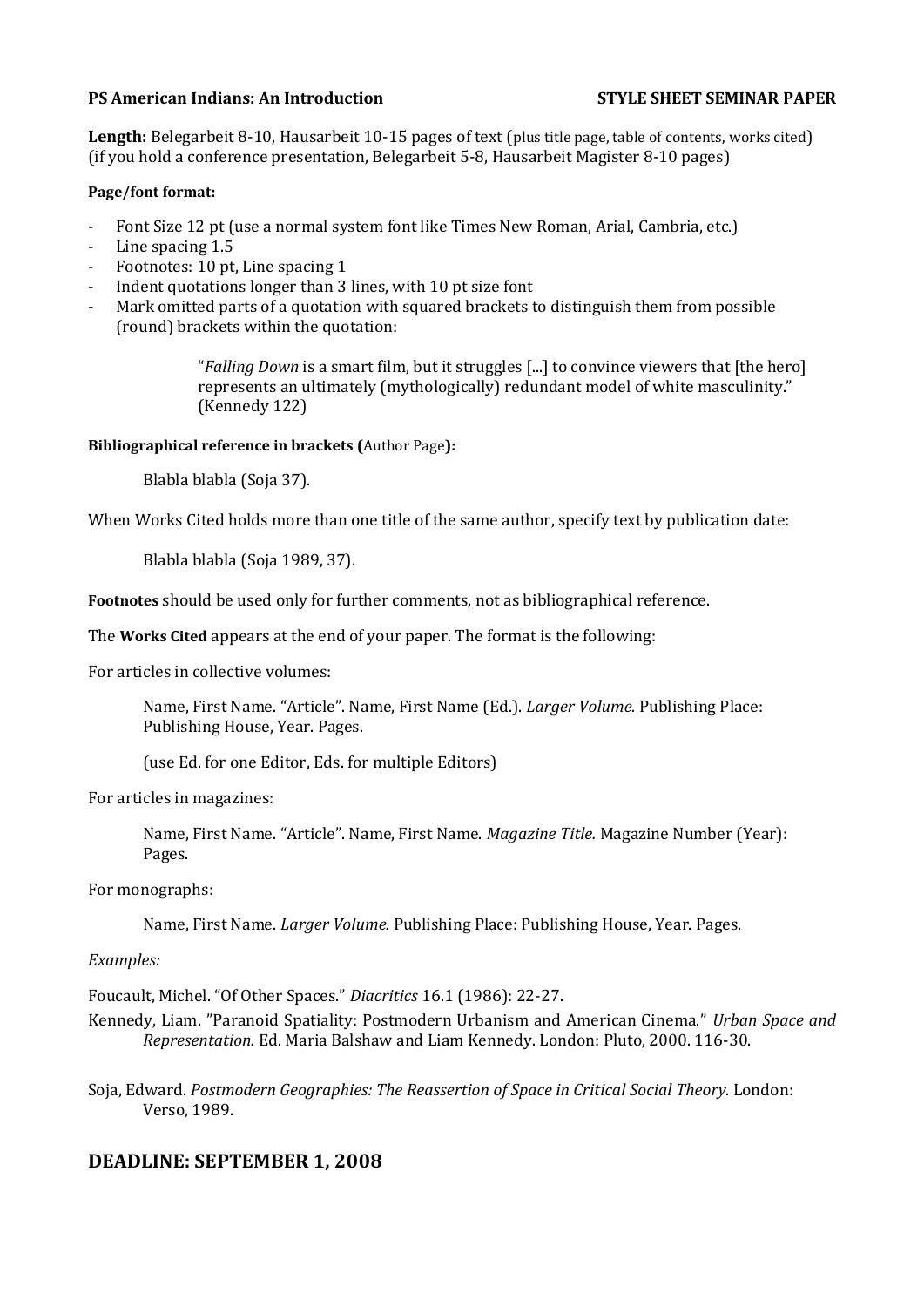# **Zur Abfassung einer wissenschaftlichen Arbeit**

# **Allgemeines**

Sinn einer wissenschaftlichen Arbeit ist die **selbständige** Beschäftigung mit einem Thema von **allgemeinem Interesse**. In der Regel ergibt sich das Thema aus dem Kontext von Seminaren, Lektüre oder gesellschaftlichen Umständen. Aus dem Thema wird eine **eingrenzende und präzisierende Fragestellung** entwickelt. Die Fragestellung wird **begründet**, in den akademischen **Kontext** gestellt, und näher **erläutert**. Dazu können eigene **Thesen** aufgestellt werden, oder es kann auf vorhandene wissenschaftliche Thesen kommentierend eingegangen werden. Sodann erfolgt die **detaillierte Analyse** des Themas anhand der gewählten Fragestellung. Abschließend erfolgt eine zusammenfassende Beantwortung der Fragestellung in Form eines **Resumés**.

Der Stil einer solchen Arbeit soll geprägt sein von **Objektivität** und **Transparenz**. Das soll nicht heißen, dass man keinen persönlichen Standpunkt vertreten darf. Ein derartiger Standpunkt muss allerdings **begründet** und **auf subjektive Befangenheit hin untersucht** werden. Dem Leser muss klar sein, wo der Schreibende wissenschaftlich-objektive Aussagen macht, und wo nicht. Zum transparenten Stil gehört die Angabe sämtlicher verwendeter **Quellen**, sofern sie nicht Allgemeingut sind1, und die Kennzeichnung von wörtlichen oder umschriebenen **Zitaten**. Die wissenschaftliche Arbeit ist somit sowohl individuelle Analyse als auch ein Dokument, das anderen Forschern verlässliche und nachvollziehbare Informationen für deren weitergehende Arbeit liefern soll.

Die universitäre Hausarbeit kann als Simulation einer echten wissenschaftlichen Arbeit gelten und muss daher auch deren Standards erfüllen. In der Regel ist sie die Vorbereitung für eine universitäre Abschlussarbeit (Magister, Diplom, Bachelor, Master) und die folgende Doktorarbeit. Sie gehört somit zum Genre des **akademischen Aufsatzes**.

# **Methode**

 $\overline{\phantom{a}}$ 

## *Themenfindung und Gliederung*

Im Idealfall ergibt sich die Hausarbeit aus einem im Seminar gehaltenen **Referat** oder einer Kurzpräsentation. Auf diese Weise können bereits Kritik und Kommentare aus dem Seminar aufgenommen werden. In jedem Fall aber empfiehlt es sich, das Thema sowie die Fragestellung **mit dem Dozenten ab**zu**sprechen**, wobei die Erstellung eines kurzen **Abstract**s bzw. **Exposé**s helfen kann. Ein Abstract enthält die zentrale(n) These(n) der Arbeit und Ansätze zur Ausarbeitung. Er kann gleichzeitig die Grundlage für die **Einleitung** bilden.

Bei der Erstellung der Arbeit hilft eine klare **Strukturierung**. In der Regel besteht ein akademischer Aufsatz aus **Einleitung** (Vorstellung von Thema und Fragestellung), **Hauptteil** (die detaillierte Analyse, kann noch weiter untergliedert werden) und **Schluss** (Abschluss des Arguments).

<sup>&</sup>lt;sup>1</sup> So muss zum Beispiel die Existenz als allgemein gesichert geltender historischer Ereignisse und wissenschaftlich gesicherter Fakten nicht belegt werden, eine spezielle Um- oder Neudeutung derartiger Fakten allerdings schon.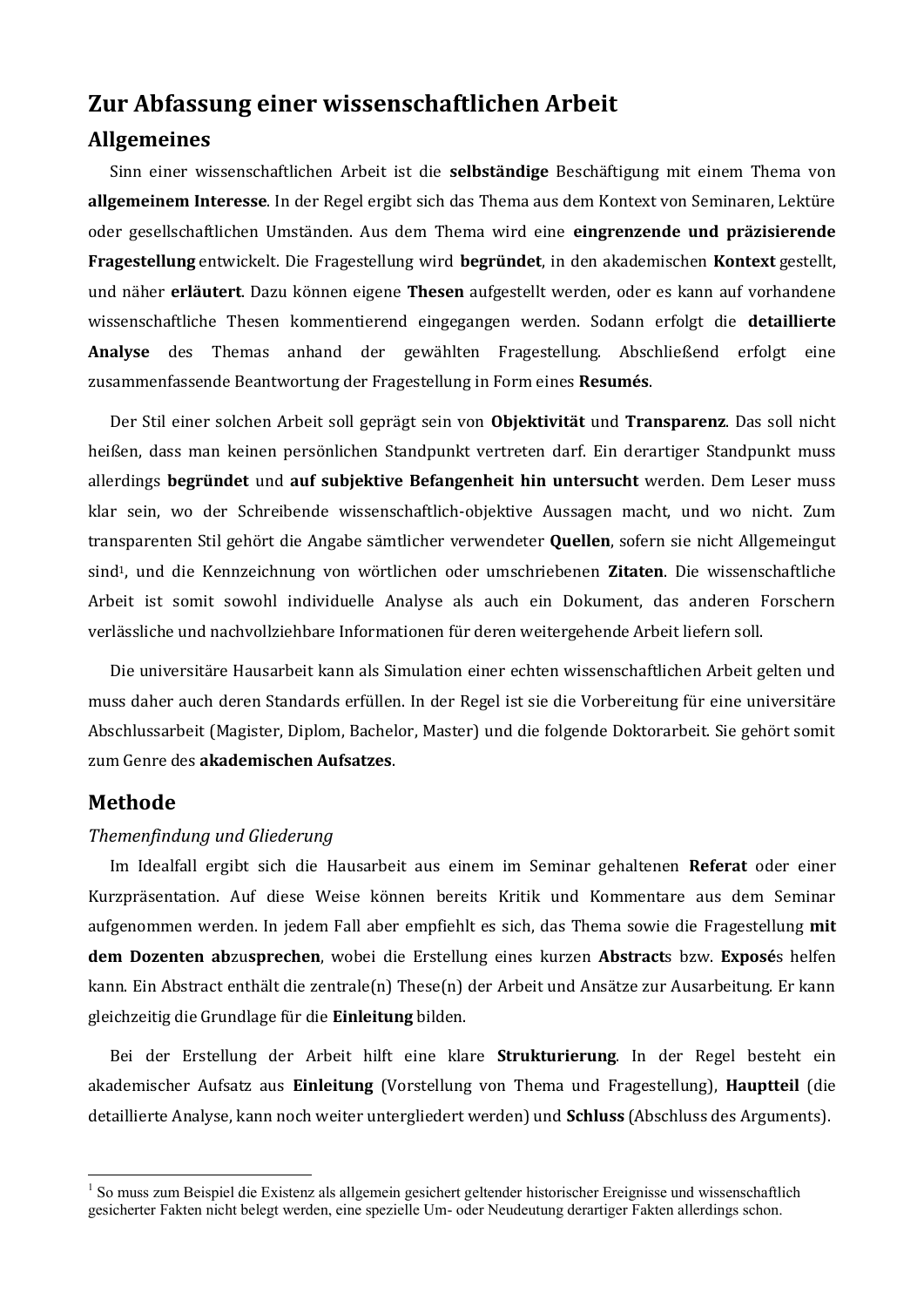### *Recherche*

Die Recherche ist selbständig durchzuführen. Die Menge der zu verwendenden Literatur ist abhängig von Thema, Fragestellung und Anforderungen der Dozenten. In der Regel stehen für Seminare dazugehörige Hand- und Seminarapparate zur Verfügung, welche eine gute Grundlage für die eigenen Nachforschungen bieten können.

Als Basis für die Argumentation dienen Primär- und Sekundärquellen bzw. -texte. Ein **Primärtext** stellt entweder einen Sachverhalt direkt dar oder dient als zentrales Dokument für ein bestimmtes Thema2. **Sekundärtexte** interpretieren und analysieren Primärtexte. Zwar sind auch Arbeiten möglich, die sich nur auf Sekundärtexte stützen3, in der Regel sollte aber eine Mischung aus Primärund Sekundärtexten vorhanden sein.

Es empfiehlt sich, rechtzeitig mit der Arbeit anzufangen, da vor allem die Recherche, aber auch der Schreibprozess selbst sehr zeitaufwendig sein können.

### *Zitate, Verweise und Bibliographie*

Im Anschluss an die Arbeit folgt eine genaue Auflistung sämtlicher verwendeter Primär- und Sekundärliteratur in alphabetischer Reihenfolge (nach Namen des Verfassers), und evt. unterteilt nach Sachgebieten. Da es verschiedenste Zitierweisen gibt, ist es empfehlenswert, sich an der bei zentralen Autoren des eigenen Fachgebiets üblichen Zitierweise zu orientieren. Wichtig ist, dass sie klar und eindeutig ist, und innerhalb der Arbeit durchgängig die gleiche ist, z.B.

für Monographien:

 $\overline{a}$ 

Nachname, Vorname. *Titel. Untertitel*. Verlagsort: Verlag, AuflageJahr. Bsp.: Hollinger, David A. *Postethnic America*. New York: BasicBooks 1995.

für einzelne Artikel in Sammelwerken, Zeitschriften, Lexika, Editionen etc.: Nachname, Vorname. "Titel. Untertitel". Nachname, Vorname (Hg.). *Titel. Untertitel.* Verlagsort: Verlag, AuflageJahr, Anfangsseite-Endseite.

Bsp.: Emerson, Ralph Waldo. "Nature". Baym, Nina et al (Hg.). *The Norton Anthology of American Literature. 4th ed., shorter.* N.Y.: Norton 41995, 440-467.

Quellenangaben für Zitate im Text werden durch Fußnoten angegeben. In den Fußnoten kann eine abgekürzte Schreibweise verwendet werden, solange in der Bibliographie das verwendete Werk vollständig aufgelistet wird4. Zitate sind durch Anführungszeichen zu kennzeichnen, auch für paraphrasierte Zitate muß eine Quellenangabe angegeben werden.

<sup>2</sup> Primärquellen können Texte sein, wie z.B. der *Gallische Krieg* von Caesar (im geschichtlichen Kontext); ein literarischer Text (im literaturwissenschaftlichen Kontext) oder eine Datensammlung (Natur- und Sozialwiss.) oder auch Zeitungsartikel, Filme, etc.

<sup>3</sup> wissenschaftstheoretische Texte, die Sekundärtexte als Primärtexte behandeln

 $4$  z.B.: Hollinger 15 (=S. 15 im Buch von Hollinger, das in der Bibliographie aufgeführt ist. Sollten mehrere Texte von einem Autor zitiert werden, empfiehlt sich die Angabe der Jahreszahl in der Fußnote: Hollinger 1995, 15)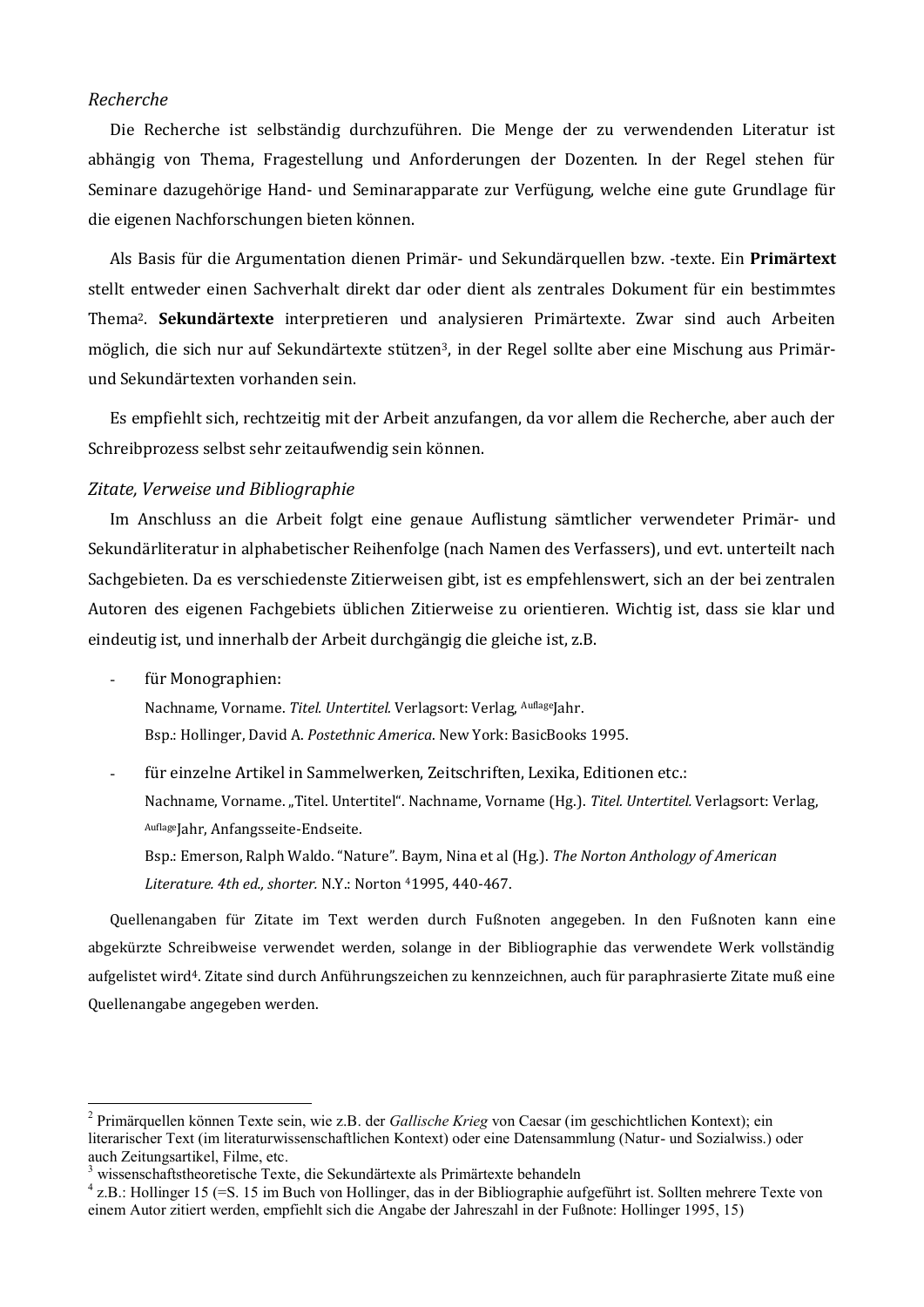Universität Potsdam Institut für Anglistik und Amerikanistik Proseminar: American Indians. An Introduction Sommersemester 2008 Leitung: Philipp Kneis, M.A.

# Hausarbeit

# *Titel...*

| <b>Name</b>                         | Postadresse |
|-------------------------------------|-------------|
| Universität<br>Immatrikulations-Nr. | e-mail      |
| x. Semester                         |             |
| Studiengang-Typ (BA/MA/Mag/LA)      | Telephon    |

Datum